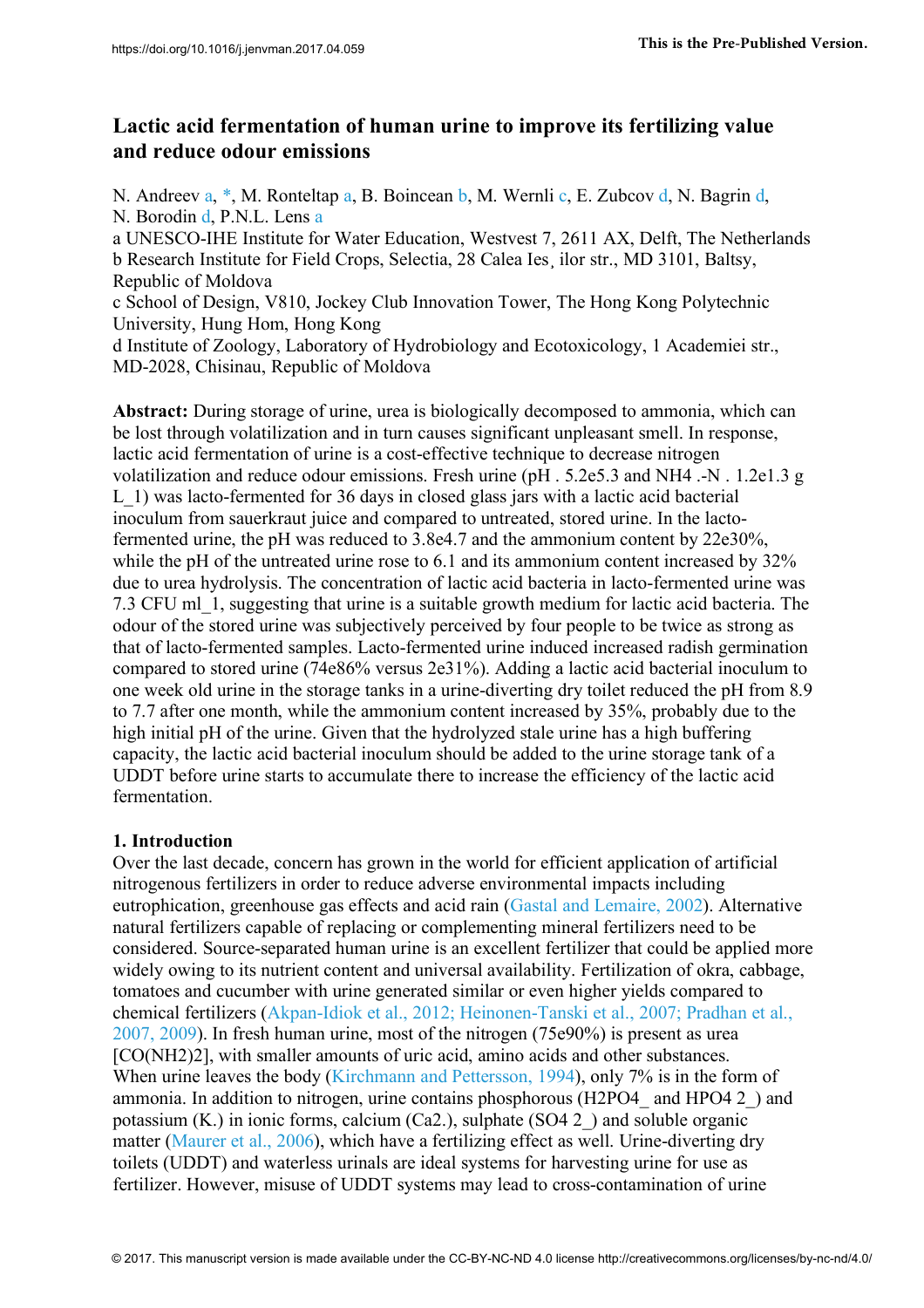with faeces and thus expose it to pathogens. To reduce the pathogen content to a safe level, it is recommended that urine be stored for 1e6 months (Jaatinen et al., 2016; WHO, 2006).

During storage, under the influence of bacterial activity and particularly the enzyme urease, urea is degraded into ammonia and carbon dioxide, which raises the pH these being the crucial factors for reinforcing pathogen inactivation (Nordin, 2010). At pH 8.9e9.0, 95% of the nitrogen in the stored urine is constituted of ammoniacal nitrogen (Kirchmann and Pettersson, 1994). As a result of becoming more alkaline and increasing the bicarbonate and ammonia concentration, the buffering capacity of urine increases as well (Udert et al., 2006). Once nitrogen is in form of ammonia, it can evaporate into the air (Udert et al., 2006). Aside from impacting the recovery efficiency of nitrogen, this triggers undesirable odour emissions which are intensified by other malodorous components, e.g. volatile fatty acids which are released by bacteria (Zhang et al., 2013). Odour emissions are a nuisance for toilet users, as well as for the neighbours of the agricultural fields where urine is applied. Different methods have been proposed to reduce ammonia volatilization and inhibit urea decomposition in urine. This can be successfully achieved by adding strong acetic or sulphuric acids (2.9 g L 1) to keep the pH below 4 (Hellstr $\epsilon$ om et al.,1999), but this is not widely applied due to the cost of the acids and health risks involved in their handling (Maurer et al., 2006). There is also limited knowledge about the impacts these acids may have on soils and crops. An alternative method for stabilizing nitrogen is biological nitrification with the use of ammonia and nitrite-oxidizing bacteria, however sustaining bacterial activity in high strength ammonia solutions as urine is challenging and requires skilled staff (Udert and W€achter, 2012). Thus, there is a need to develop a costeffective method to acidify urine that safeguards its fertilizer value and land applicability, minimizes energy input, and does not require sophisticated technical skills. Lactic acid fermentation (LAF) of urine is a simple and economical technique that can be carried out with different homemade fermented products that contain lactic acid bacteria (LAB), e.g. sauerkraut juice (Beganovic et al., 2014), and a source of carbohydrates. Moreover, there are no major health or environmental risks during urine treatment and there is no need for large investments or highly skilled staff. This study, therefore, focused on the efficiency of LAF for treating urine. The change in pH, chemical oxygen demand (COD) and ammonium concentration, buffering capacity and odour as well as the potential biological effects on plant germination of LAF treated urine was compared to that of (untreated) stored urine.

This research expands the knowledge regarding the sensitive practicalities of resourceoriented sanitation, which is currently limited. Maurer et al. (2006) suggest that focusing on the prevention of urea hydrolysis as the ultimate goal of urine stabilization, as it prevents nitrogen loss via ammonia volatilization and organic matter degradation (the main causes of odour), together with the precipitation of phosphorous compounds (the main cause of pipe clogging). This research benefits urine management of UDDTs since LAF of urine can reduce ammonia loss and unpleasant odours, while improving the fertilizing value of urine. The LAF process can also contribute to the potential of urine for fertigation (incorporation of fertilizer into irrigation water), by decreasing the risks of blocking the drip irrigation sets due to phosphorus precipitation.

#### **2. Material and methods**

### *2.1. Experimental set-up*

Storage and LAF of fresh urine was performed under laboratory conditions in two trials, each with three replicates, over two periods of 36 days each time (in this period the pH is lowered to 3.8e4.7, thus hampering the urea hydrolyzation). The experiment was carried out from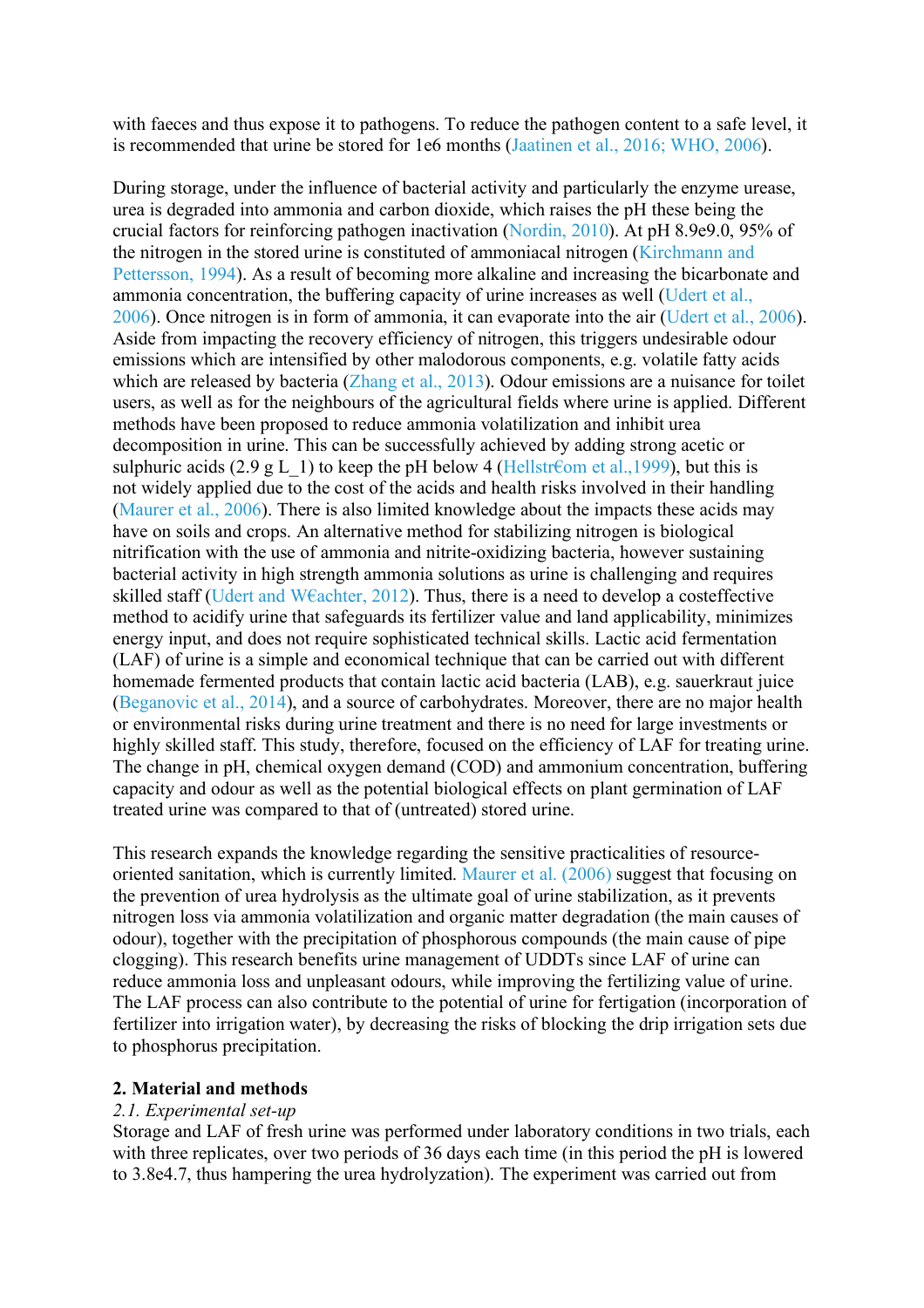December 2015 to January 2016 and from April to May 2016. The urine was kept at room temperature ( $20 \pm C$ ), and shielded from direct sunlight exposure. Urine samples were collected from 2 donors (a female 44-year old and a 7-year boy) for a period of three days and stored in 1 L glass jars tightly closed with a plastic lid. At the end of the collection period, all urine of both donors was thoroughly mixed, chemical analysis was performed and then the urine was separated into two parts.

The first part was mixed with a LAB solution (1:1) and LAF proceeded in the glass containers for a period of 36 days. The second part was stored in parallel in tightly closed glass containers, without any additions for the same period of time. The LAB solution was obtained by fermenting chopped cabbage over a period of one month, after which sauerkraut juice was extracted, collected, then mixed with sugar beet molasses and water at a proportion of 1:1:9 and kept in a closed plastic jar until the pH was reduced to below 5. After the treatments, chemical analysis was performed in both the LAF and stored urine samples. In addition, the LAB solution as well as the LAF urine was analysed for their E. coli and LAB concentration. No analysis of E. coli was performed in the untreated, simply stored urine.

The efficiency of LAF was also evaluated at field conditions in a functioning household UDDT in the vicinity of Chisinau (Moldova), used by a family of two adults (45-year-old male and 44-year-old female) and one seven-year-old boy. In this test, the 300 L plastic urine storage tank and the urine pipes were thoroughly washed and rinsed with vinegar prior to the experiments. Then, urine was collected in the tank for a period of one week (for pH and ammonia analysis) after which the LAB inoculum and molasses were added to the tank at the same ratio as in the laboratory experiments, which reduced the pH below 4.5. Each time the toilet was used, the urinal and urine compartment were sprayed with the inoculated LAB solution.

### *2.2. Odour evaluation*

The intensity of the odour of LAF and stored urinewas evaluated by four people (2 men and 2 women) independent from each other. Perception of the strength of the perceived odour was evaluated according to a rank scale from 0 (no odour) to 6 (extremely strong odour) as described in Table 1 (Misselbrook et al., 1993).

### *2.3. Germination tests*

To evaluate if the urine samples stimulate germination, they were firstly diluted 1:10 with distilled water and then 3 ml was added to Petri dishes on Whatman filter pads together with twenty seeds of radish Raphanus sativus. As control, 3 ml of distilled water was used. The urine dilution rate (1:10) was obtained after a few germination tests and was required to adjust for the low pH of the LAF urine. After 72 h, germinationwas terminated by adding 3ml of 50% alcohol to each of the Petri dishes (Tiqua et al., 1996). The germination index was calculated according to Mitelut and Popa  $(2011)$  and Tiqua et al.  $(1996)$  (Eq.  $(1)$ ): GI. G. RRG. 100 (1) where G e number of germinated seeds in the sample/number of germinated seeds in the control and RRG - relative root growth . mean root length in the treated sample/mean root length in the control (Mitelut and Popa, 2011; Tiqua et al., 1996).

### *2.4. Microbiological analysis*

The LAB solution and LAF urine were thoroughly mixed and serially diluted 8 times. Then,1ml of the solutionwas inoculated on agar plates. E. coli incubation was done on HiChrome Coliform agar at 43 C for 24 h, while LAB incubation was done on M.R.S agar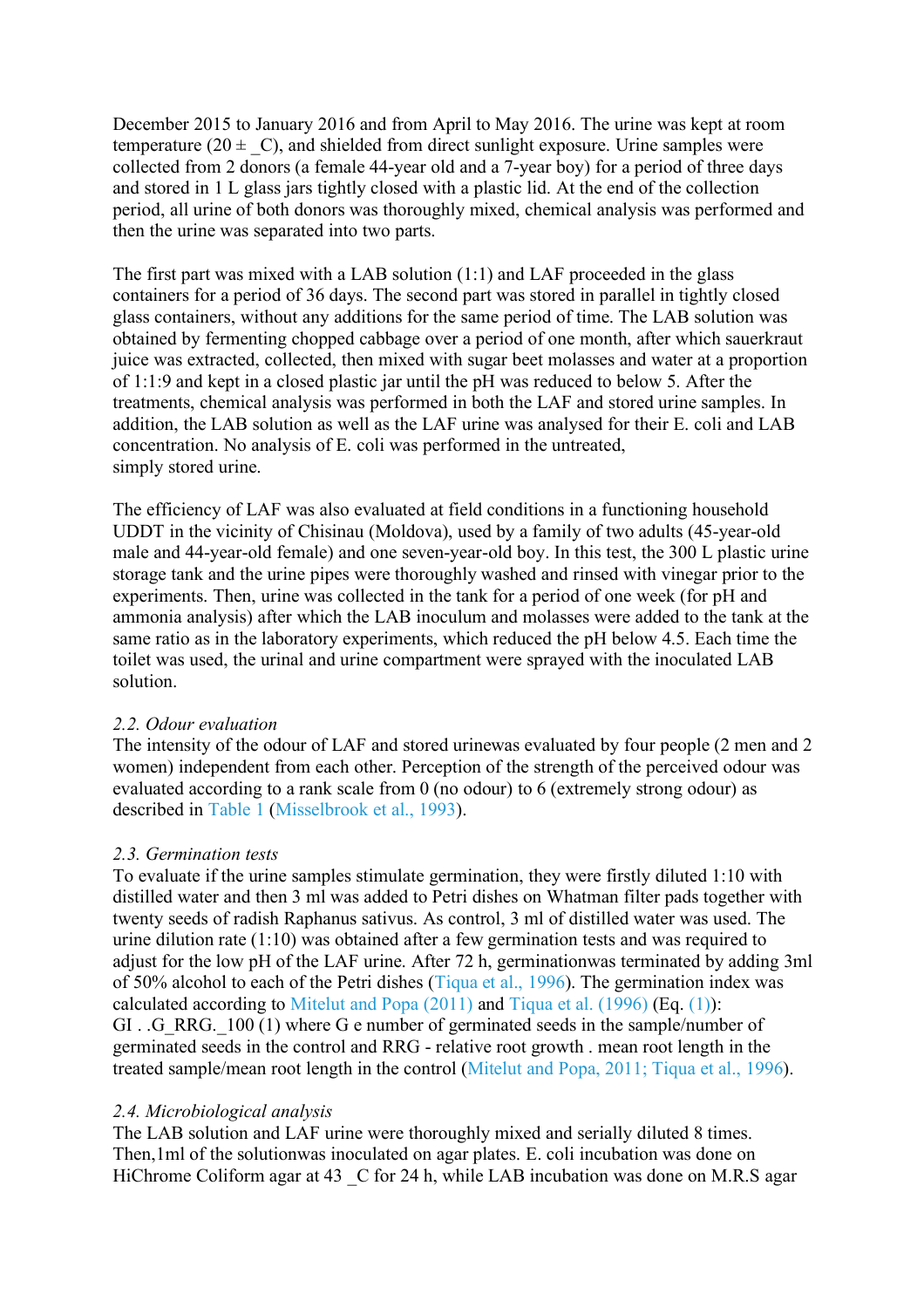(CMO361) at 36 \_C for three days under anaerobic conditions (ISO, 1998; MHRF, 2005). The analysis was performed in duplicates.

### *2.5. Chemical analysis*

The ammonium (NH4.-N) concentration was determined by a UVeVIS Analytik Jena Specord 210 spectrophotometer at 400 nm using cuvettes of 10mmaccording to the standard SM-SR-ISO7150-1:2005 (Zubcov et al., 2015). Urine was diluted 1000 times (0.5 mle500ml of distilled water) from which 50 ml was taken and mixed with Seignette salt (C4H4KNaO6) and Nessler's reagent. Chemical oxygen demand (COD) was analysed by dichromate oxidation, using the closed reflux method (Standardinform, 2014). Buffer capacitywas determined by measuring the initial pH in urine with a Hanna portable EC/pH meter and titrating with 0.1 mol NaOH until the pH changed by one unit (Kirchmann and Pettersson, 1994). All chemical analyses were conducted in triplicates.

### **3. Results**

*3.1. Concentration of Lactobacillus and E.coli in LAB solution and LAF urine* The microbiological analysis indicated high bacterial counts of LAB both in the LAB solution and the LAF urine (Fig. 1). The LAB concentrations were, respectively, 7.5 and 7.3 log CFU ml 1. Fresh non-hydrolyzed urine offered favourable growth conditions for LAB. E.coli was not detected in the LAB solution or in the LAF urine. E. coli may appear in urine in the case of urinary tract infection or potential faecal contamination during urine collection (H€oglund et al., 2002; Kunin et al., 1992). Under the influence of LAB, E. coli growth is inhibited because of the low pH and excretion of inhibitory substances, such as bacteriocins, lactic acid or hydrogen peroxide (Saranraj, 2014). Nevertheless, some of the acid-tolerant strains of E. coli can survive in fermented sauerkraut (Niksic et al., 2005).

# *3.2. Changes in the chemical composition of urine during LAF*

In LAF urine, the buffering capacity remained unchanged, while in the stored urine it approximately doubled (Table 2). The pH of the urine during LAF decreased to 4.7 and 3.8 due to the formation of lactic acid. At this pH value, the bacterial urease is normally inhibited and urea hydrolysation stops (Schneider and Kaltwasser, 1984). It is important to note that this is only effective with fresh urine; the hydrolysis process is irreversible, so the LAF needs to take place before ureolysis sets in. The ammonium content in LAF urine decreased by approximately 22e30% compared to the fresh urine (Table 2), from 1.2 to  $0.9 \text{ g L}$  1. In the untreated urine, the hydrolysis was not inhibited and the ammonium content increased by 32% compared to the fresh urine, from 1.2 to 1.6 g L 1. In the urine tank of the UDDT, urea hydrolysis in the urine tank occurred at a much faster rate compared to that in the tightly sealed glass containers, with the pH increasing rapidly to 8.9 in only one week. The addition of the LAB inoculum and molasses in the urine tank of a UDDT contributed to a reduction of the pH of the urine by 1.25 units; however, it did not stop the hydrolysis. Even though the pH was reduced to 7.7 after 36 days of LAF, the ammonium content continued to increase and was 1.5 times higher than the initial value (Table 2). Compared to a previous analysis of one-month-old stored urine, the ammonium concentrationwas still only about half as much (Table 2). Additional research is required to test if the LAF technique can be more effective in preventing urea hydrolysis if the tank is inoculated before any urine enters it. During LAF, the soluble carbohydrates are converted to lactic acid leading to a pH decline, which inhibits the further decomposition of organic compounds (Murphy et al., 2007). Therefore, the COD value in LAF urine was expected to remain similar to that of fresh urine. In contrast, it was 15% higher (Table 3). Also in the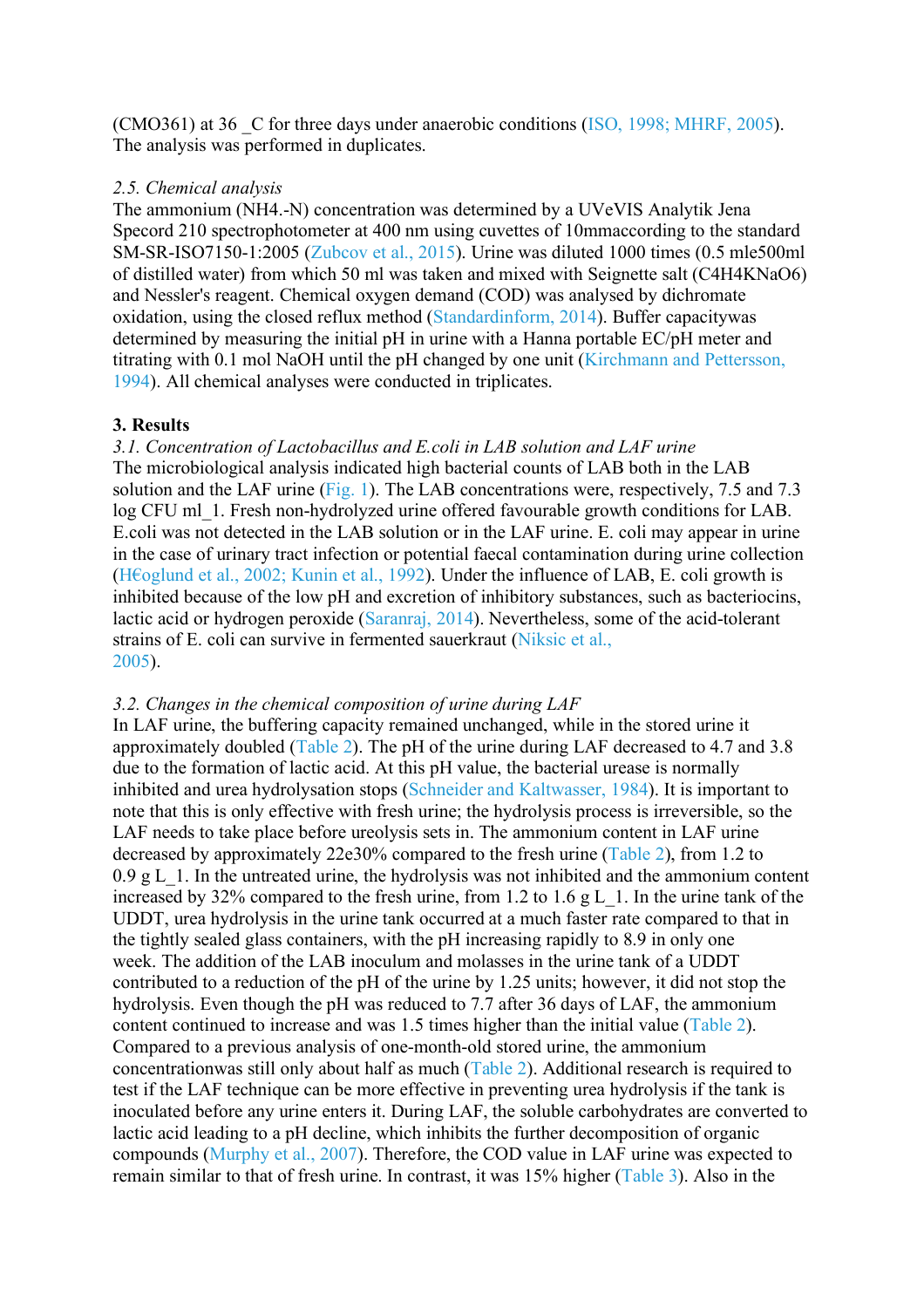untreated, simple stored urine there was no reduction, but a slight increase of the COD concentration compared to the fresh urine.

### *3.3. The effect of LAF urine on seed germination*

LAF removes the germination-inhibiting substances on the seed coat and decreases the number of seeds infected with fungi, thus promoting the health of seedlings and the vigor of mature plants (Szopi\_nska, 2013). LAF urine had beneficial effects on the germination of seeds of Raphanus sativus relative to the control, with a germination index of 74e86%. One batch of stored urine had an ammonium content of 1.6 g L 1 and resulted in a GI of 31% (Table 2, Fig. 1 A). In contrast, the other batch had a higher ammonium content (1.9 g L 1) and a much greater inhibitory effect on germination, with a GI of 2% (Table 2, Fig. 2 B). In the urine tank, with an ammonium content of  $4.6 \text{ g L}$  1, the germination was almost entirely inhibited and the GI was 0.009% of the control (Table 2), probably due to toxicity of ammonia.

Another factor that might have influenced the germination index was the pH. LAF urine had a higher germination index in the first experimental run (pH . 4.7) than in the second run (pH . 3.8) (Table 2). The pH of the LAF urine with a GI of 74% after the dilution of LAF urine with water (1:10) was increased to only 4, such low pH values are usually unfavourable to germination, while the pH of the stored urine was 6.3 (1st run), which was beneficial to germination 3.4. Odour reduction during LAF of urine.

The odour of fresh urine was perceived as faint to distinct, that of the LAF urine was also faint to distinct and that of the stored urine was judged to be very strong to extremely strong (Table 4). In the toilet room, the urine odour was reduced compared to when no LAB solution was used for rinsing the urine compartment. In addition to the evaluation by these 4 persons, the variations were clearly apparent to the researchers during laboratory analysis. When diluted with distilled water, the fresh and LAF urine did not produce any nuisance. The odour almost dissipated after dilution, but the odour of stored urine, particularly which came from the urine tank, was more pungent and smelled noticably even after dilution. Furthermore, after 36 days of LAF, the pH of LAF urine had decreased to 3.5 and the typical urine odour was replaced then by a medicinal or ester one.

### **4. Discussion**

### *4.1. Urine as a suitable growth medium for LAB*

This study showed that fresh urine can serve as a suitable growth medium for LAB, since their number in both the bacterial inoculum and LAF urine was higher than 7 log CFU ml\_1 after 36 days of incubation. The complex proteolytic system of LAB (Savijoki et al., 2006) probably allowed them to adapt to grow in the urine. Non-hydrolyzed urine is rich in important components, including peptides, urea, hippuric acid, amino acids, citric acid and minerals such as K., Na., Mg., PO4 3 , SO4 2 and Cl, which support or can stimulate the growth of LAB (MacLeod and Snell, 1947; Strong et al., 2005; Udert et al., 2006). Urine from healthy people also contains small quantities of carbohydrates such as glucose, lactose, xylose and arabinose (Ji Jin and Sam, 1999).

As LAB are not able to synthesize all amino acids by themselves, they need to receive certain essential amino acids and peptides in the growth medium (Niamsiru and Batt, 2000). Conveniently, both non-hydrolyzed urine and molasses (added as a carbohydrate source for LAB) contain these (Dunn et al., 1947; Mee et al., 1979; Stein and Carey, 1953).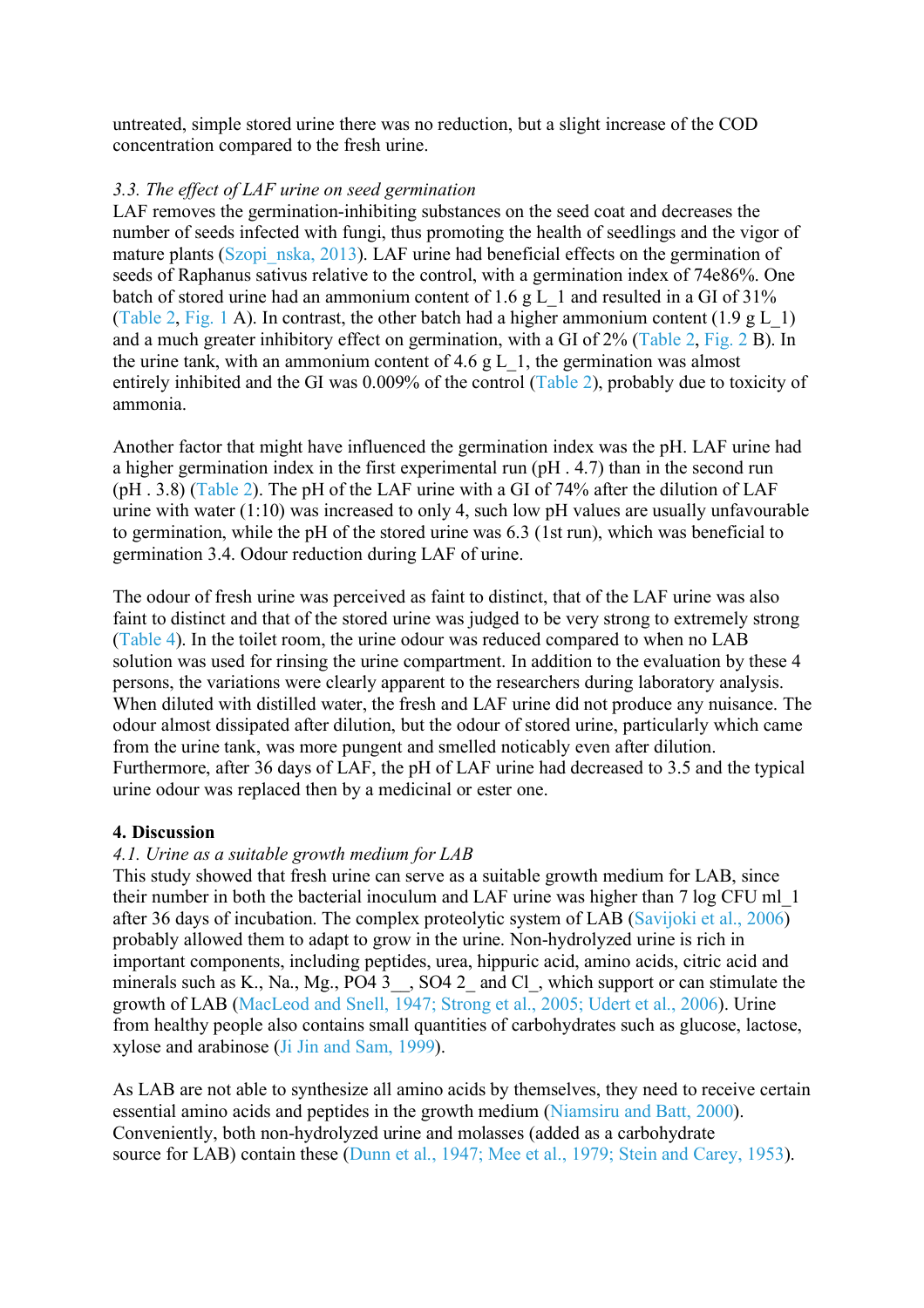Amino acids and peptides can also serve as a nitrogen source, since LAB cannot catabolize mineral nitrogen (Saeed and Salam, 2013). During the current study, the NH4.-N concentration decreased as a result of LAF. This might be due to the immobilization of free NH3 into the bacterial cell wall (Ikawa and Snell, 1960) or NH4.-N precipitation as ammonium lactate (Kuromiya et al., 2010), thus decreasing the NH4 .-N concentration.

#### *4.2. Benefits of conducting LAF of urine*

#### 4.2.1. The fertilizer value of LAF urine

The ammonia and bicarbonate that are formed during urea hydrolysis by urease-positive bacteria contribute to an increase in the buffering capacity (Udert et al., 2006). Due to this high buffering capacity, it is not economical to treat urine with acids to decrease NH3 volatilization (Udert et al., 2006). A combination of high buffering capacity, increased pH and high NH4.-N concentration might also have a negative impact on soil bacterial nitrification, due to inhibition of nitrite oxidation and its accumulation in the soil (Burns et al., 1995). Nitrite accumulation is undesirable due to its potential phytotoxicity (Beauchamp, 1988). Another negative effect is the loss of ammonia following urine application, particularly in soils with high pH, high buffering capacity or low cation exchange capacity (Sherlock and Goh, 1984). The low cation exchange capacity of a soil reduces the amount of NH4.-N cations bound on the exchange sites.

As a way to resolve these problems, this study showed that LAF can reduce the pH and ammonium content of urine. Studies have shown that a drop of pH below 5 decreases the urease activity (Schneider and Kaltwasser, 1984). The formation of free NH3 and its loss via volatilization is also pH dependent. The highest NH3 concentrations are present at a pH between 7 and 10 (Hartung and Phillips, 1994), which was obtained in the UDDT urine tank. In contrast at low pH (4.5 and below) as obtained with LAF of urine, no free ammonia is formed (Williams et al., 2011). Even though the addition of the LAB inoculum in the urine tank of a UDDT decreased the pH from 8.9 to 7.7, it could not stop urea hydrolysis and the accompanied increase in NH4./NH3 concentration. Proteinaceous compounds, e.g. amino acids and peptides, from urine and molasses are more efficiently used by the proteolytic system of LAB (Niamsiru and Batt, 2000) than urea (Carvalho et al., 2011). Therefore, nitrogen in urine, after its LAF, will remain available mainly as urea. Urea based fertilizers are frequently used nitrogen fertilizers, own their popularity to low production costs, high nitrogen content and widespread availability (Glibert et al., 2006; Hawke and Baldock, 2010). However, urea applied to the soil can undergo hydrolysis to NH4 .-N under the influence of urease and is subsequently partly lost as NH3 (Hawke and Baldock, 2010). It can be assumed that applying LAF urine will not cause such increased ammonia volatilization, since LAB and their associated low pH may act as urease inhibitors in the soil.

This study showed that the stored urine with the highest ammonium content completely inhibited germination of radish (Table 2). This is probably related to the toxicity of the increased NH3 and NH4.-N concentrations (Table 2). The stored urine kept in the glass jars with an ammonium content of 1.9 g L 1 contributed to a low germination index of 2% (Table 2), while that with a lower ammonium content  $(1.6 \text{ g L} 1)$  had a higher germination index of 31% (Table 2). Such a GI is still below the acceptable level of 80% when no toxic effect is encountered (Zucconi et al., 1981). Uptake of high concentrations of NH4 .-N by plants may alter the intracellular pH, reduce the synthesis of plant growth hormones, e.g. cytokinin (Britto and Kronzucker, 2002) and impair carbohydrate metabolism or photosynthetic and respiratory pathways of plants (WHO,1986). The activity of LAB in LAF urine and the metabolites they produce may bring additional benefits to the plants and soil. Therefore,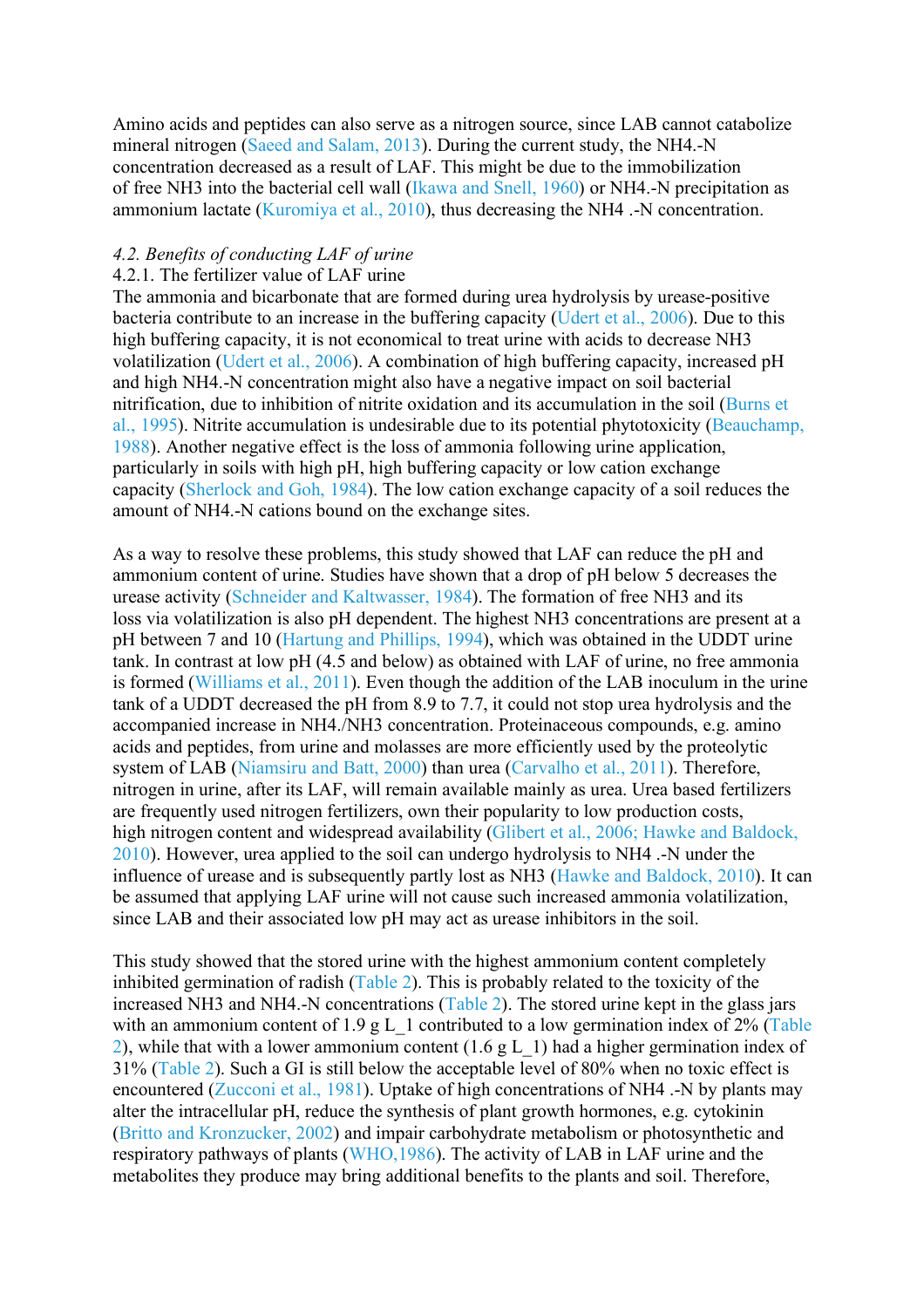LAB contributed to a 2e4 fold increase in tomato harvest weight of fruits compared to plants grown in unamended soil (Hoda et al., 2011). LAB may also contribute to the solubilization of the water insoluble phosphate compounds present in the soil, thus increasing their availability to plants (Zlotnikov et al., 2013). Additionally, LAB can suppress soil pathogens, e.g. bacteria and fungi (Hoda et al., 2011; Murthy et al., 2012), by producing different compounds with antagonistic activity including organic acids, hydrogen peroxide, cyclic peptides, and phenolic or proteinaceous compounds (Fhoula et al., 2013; Hoda et al., 2011). A better understanding of the effects of LAF of urine on nitrogen volatilization, plant uptake, nitrification and denitrification together with the benefits of LAB themselves on biological, physical and chemical components of the soil can be achieved via long-term field studies that are currently missing. One potential application of the findings from this study is the use of LAF urine in irrigation, particularly considering the need to increase water security in regions with limited water supply, e.g. mountainous regions (Yannopoulos et al., 2015) or arid areas. Climate change also increases the need to irrigate crops, in which approximately 46% of the cultivated areas in the world are not suitable for rain-fed agriculture (Valipour, 2016). The use of LAF urine in irrigation may be advantageous over simple stored urine due to lower risks of blocking the emitters of drip irrigation sets as its low pH prevents struvite precipitation. For example, struvite precipitation occurs at pH values between 7 and 11 (Doyle and Parsons, 2002). Moreover, a low pH also strongly reduces the risk of ammonia loss. In most UDDTsystems it is recommended to store urine up to six months for hygienisation reasons (Welemaker et al., 2016). The WHO guidelines even recommend extreme pH and a high NH4.-N concentration, preferably in combination with an elevated temperature to kill off pathogens. Considering the value of LAF urine for fertigation, it is worth to further investigate the capacity of LAB to degrade micropollutants, such as hormones, pharmaceuticals and pesticides, which are excreted via urine and enter the aquatic environment upon urine application. An example is published by Caswell et al. (1977), who studied LAF of mixed corn grain and chicken manure bedding for a period of 80 days. During this period, the concentration of the veterinary drug sulfoquinoxaline, used in coccidiosis treatment, was significantly ( $p < 0.01$ ) reduced by 39%. Owing to their specific enzyme systems, some LAB strains can also break down organophosphate pesticides, utilizing them as a carbon and phosphorus source (Cho et al., 2009; Zhang et al., 2014). The use of LAF urine for nutrients charging of biochar towards forming a slow- release fertilizer also requires further studies (Andreev et al., 2016; Schmidt et al., 2015). Ammonia and phosphate absorption onto biochar is more effective at a lower pH, with a maximal phosphate absorption in the pH range of 2.0 and 4.1, while this process is least effective at a pH higher than 6 (Spokas et al., 2012; Yao et al., 2011). The organic compounds present in urine form a type of coating onto the biochar, onto which anions and cations such as phosphorus and ammonium can bind (Schmidt et al., 2015). 2001). During LAF, LAB can metabolize amino acids via their enzymatic system into flavour compounds such as alcohols, aldehydes, esters or sulphur compounds (Savijoki et al., 2006). Therefore, the reduction of odour emissions during urine LAFwas probably caused by the decrease in ammonia emissions and the synthesis of flavor compounds by LAB. For example, LAB can metabolize citrate from urine into diacetil, acetoin and butanediol, which are important flavour compounds (Hassan et al., 2012). Also, hippuric acid, which is present in urine, can be used during LAF as a precursor for the synthesis of benzoic acid, which is another flavour compound (Güzel-Seydim et al., 2000). In contrast to the glass containers, where odour was considerable reduced after LAF, the odour was stronger in the UDDT urine tank (Table 4). Thiswas probably due to the fact that free urease and urease positive bacteria prevailed in the pipes and urine tank. Therefore, urea hydrolysis and anaerobic decomposition of organic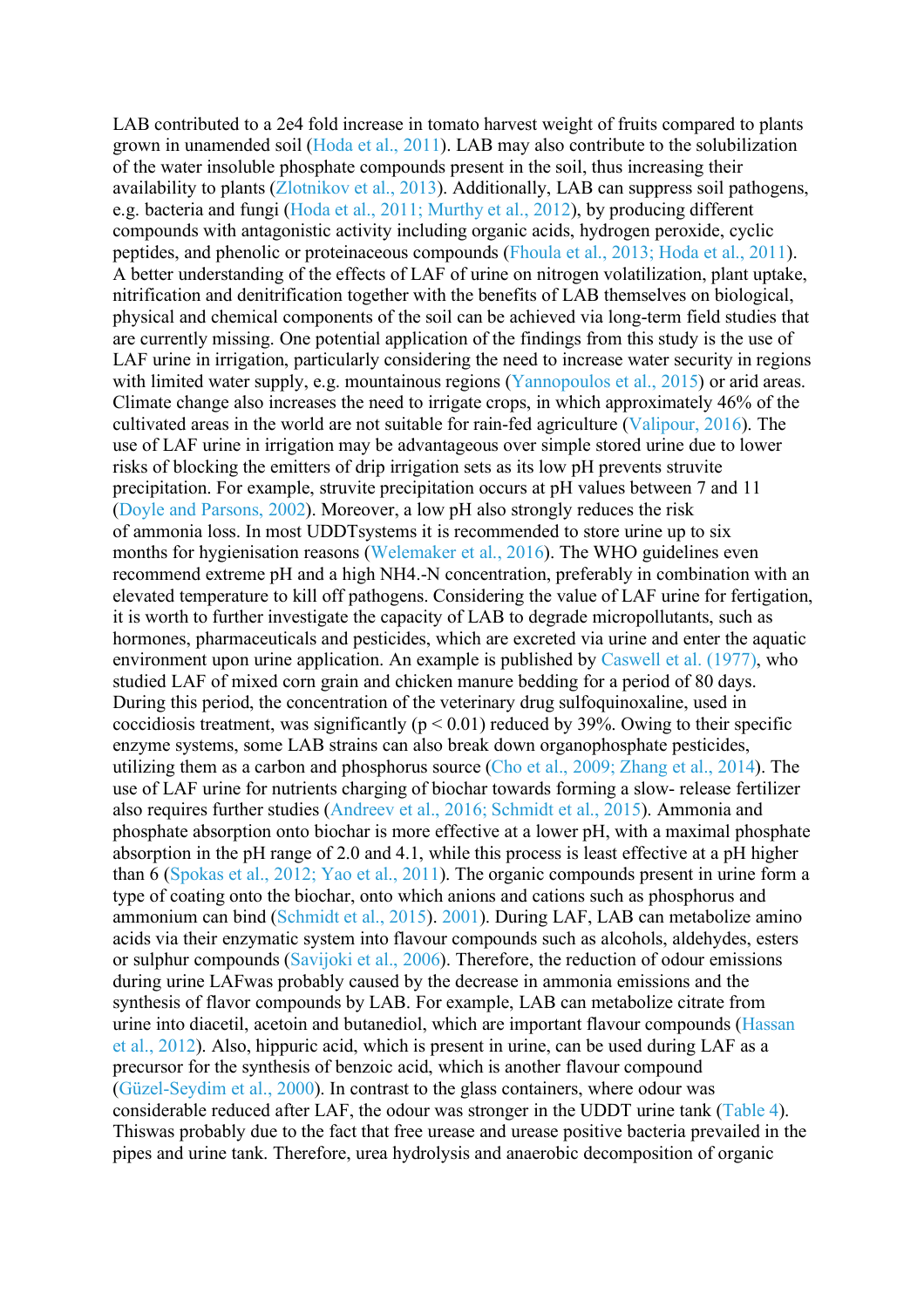matter occurred and the LAB could likely not dominate the processes in the urine tank, even though they contributed to a reduction in pH (Table 2). Another factor that might have hampered urine LAF was that the urine tank was not completely anaerobic, thus other microorganisms besides LAB could compete for organic matter and nutrients contained in the urine. This study showed that COD does not accurately reflect the decomposition of organic compounds from urine (Table 4). The increase in COD in the LAF urine, instead of an expected decrease, was due to the nitrogenous organic compound urea, which has no COD value, i.e. it is not oxidised in the standard dichromate method, explaining the increased value in LAF urine (Li et al., 2012). Besides, hydrogen peroxide generated by LAB (Kang et al., 2005) consumes the oxidation agent, potassium dichromate, leading to an overestimation of the COD concentration. For example, hydrogen peroxide present in anaerobically digested livestockwastewater led to a 9e14% overestimation of the theoretical COD values (Lee et al., 2011). Therefore, in addition to COD analysis, also the BOD, which is more specifically reflecting the biodegradable organic matter content, should be determined in further research on LAF of urine.

### **5. Conclusions**

Urine LAF can be an effective low-cost technique that may lower ammonia volatilization and reduce odour emissions, thus increasing the sustainability and viability of UDDT systems. The addition of a LAB solution of sauerkraut containing molasses to fresh urine led to effective acidification to  $pH < 4e4.5$  and a reduction by 1/3 of the ammonium content, while maintaining a high concentration of viable LAB (7.3 CFU ml\_1) compared to stored urine. In addition, LAF of urine reduced drastically the perceived odour strength and beneficially affected seed germination, showing a potentially higher fertilizing value than untreated, stored urine. Applying this technique to urine tanks may reduce odour and ammonia emissions, however additional research is required to transfer these research findings to practical applications. Urine LAF is also important when considering the increasing global demand for irrigated agriculture and the potential for reducing the risk of blocked drip irrigation systems due to phosphorus precipitation as is often the case with untreated, stored urine.

### References

Akpan-Idiok, A.U., Udo, I.A., Braide, E.I., 2012. The use of human urine as an organic fertilizer in the production of okra (Abelmoschus esculentus) in South Eastern Nigeria. Resour. Conserv. Recycl. 62, 14e20. Andreev, N., Ronteltap, M., Lens, P., Boincean, B., Bulat, L., Zubcov, E., 2016. Lactofermented mix of faeces and bio-waste supplemented by biochar improves the growth and yield of corn (Zea mays L.). Agric. Ecosyst. Environ. 232, 263e272. Beauchamp, E., 1988. Nitrogen transformations near urea in soil: effects of nitrification inhibition, nitrifier activity and liming. Fertil. Res. 18, 201e212. Beganovic, J., Kos, B., Lebos Pavunk, A., Jokic, M., Suskovic, J., 2014. Traditionally produced sauerkraut as source of autochthonous functional starter cultures. Microbiol. Res 169, 623e632. Britto, D., Kronzucker, H., 2002. NH4 . toxicity in higher plants: a critical review. J. Plant Physiol. 159, 567e584. Burns, L., Stevens, R., Smith, R., Cooper, J., 1995. The occurrence and possible sources of nitrite in a grazed, fertilized, grassland soil. Soil Biol. Biochem. 27, 47e59.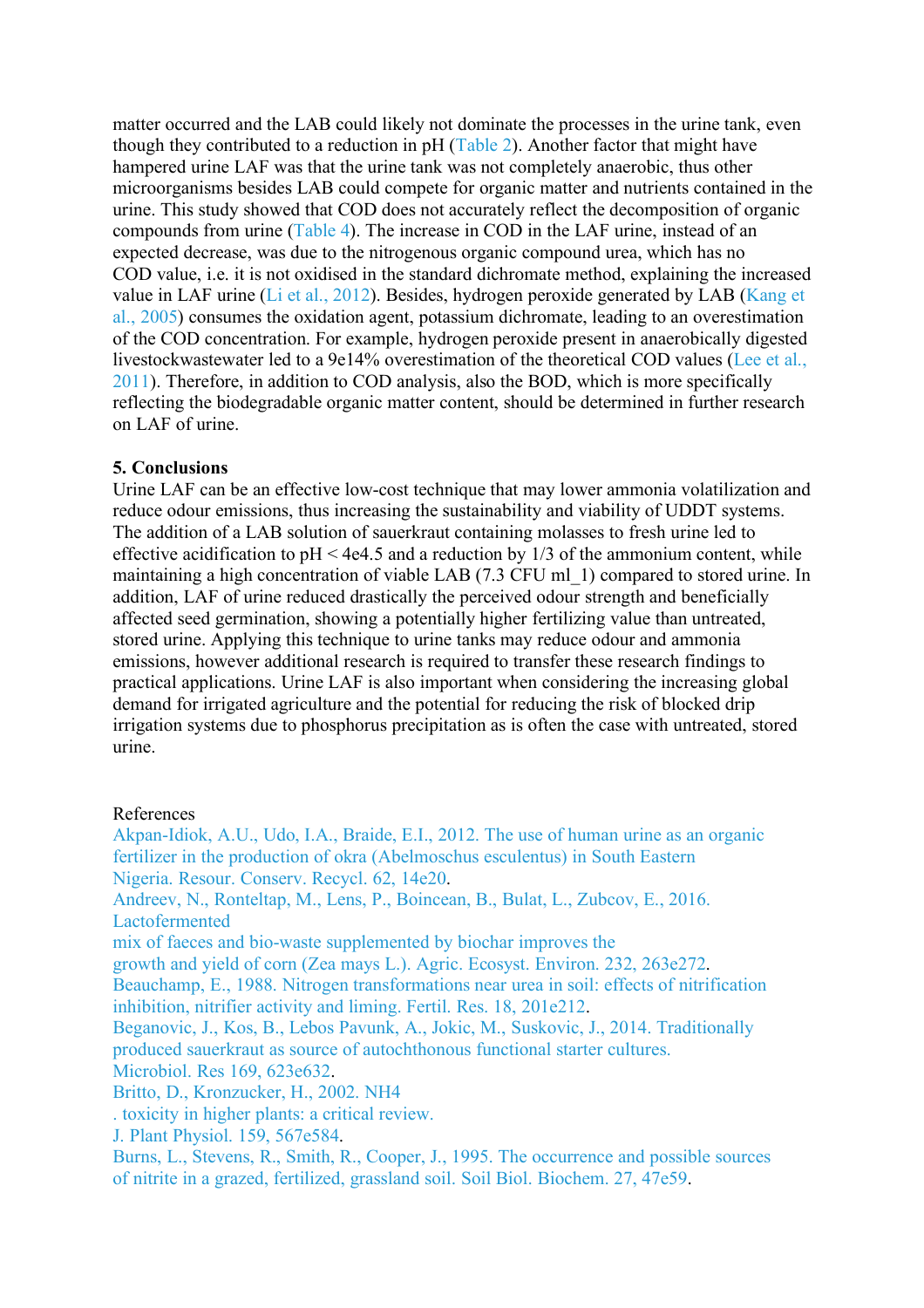Carvalho, I., Detmann, E., Mantovani, H., Paulino, M., Valadares Filho, S., Costa, V., Gomes, D., 2011. Growth and antimicrobial activity of lactic acid bacteria from rumen fluid according to energy or nitrogen source. Rev. Bras. Zootec. 40, 1260e1265.

Caswell, L., Webb, K., Fontenot, J., 1977. Fermentation, nitrogen utilization. Digestibility and palatability of broiler litter ensiled with high moisture corn grain. J. Anim. Sci. 44 (5), 803e813.

Cho, K.M., Math, R.K., Islam, S.M.A., Lim, W.J., Hong, S.Y., Kim, J.M., Yun, M.G., Cho, J.J., Yun, H.D., 2009. Biodegradation of chlorpyrifos by lactic acid bacteria during kimchi fermentation. J. Agric. Food Chem. 57 (5), 1882e1889.

Doyle, J.D., Parsons, S.D., 2002. Struvite formation, control and recovery. Water Res. 36 (16), 3925e3940.

Dunn, M.S., Shankman, S., Camien, M.N., Block, H., 1947. The amino acid requirements of twenty-three lactic acid bacteria. J. Biol. Chem. 168, 1e22.

Fhoula, I., Najjari, A., Turki, Y., Jaballah, S., Boudabous, A., Ouzari, H., 2013. Diversity and antimicrobial properties of lactic acid bacteria isolated from rhizosphere of olive trees and desert truffles of Tunisia. Biomed. Res. Int. (Article ID 405708), http://dx.doi.org/101155/2013/405708.

Gastal, F., Lemaire, G., 2002. N uptake and distribution in crops: an agronomical and ecophysiological perspective. J. Exp. Bot. 53, 789e799.

Glibert, P., Harrison, J., Heil, C., Seitzinger, S., 2006. Escalating worldwide use of urea e a global change contributing to coastal eutrophication. Biogeochemistry 77, 441e463.

Güzel-Seydim, Z., Seydim, A., Greene, A., Bodine, A., 2000. Determination of organic acids and volatile flavor substances in kefir during fermentation. J. Food Comp. Anal. 13, 35e43.

Hartung, J., Phillips, V., 1994. Control of gaseous emissions from livestock buildings and manure stores. J. Agric. Eng. Res. 57, 173e189.

Hassan, F., El-Gawad, M., Enab, A., 2012. Flavour compounds in cheese (review). J. Acad. Res. 4, 169e181.

Hawke, B.G., Baldock, J.A., 2010. Ammonia volatilisation from urea fertiliser products applied to an alkaline soil. In: 19th World Congress of Soil Science.

Heinonen-Tanski, H., Sj€oblom, A., Fabritius, H., Karinen, P., 2007. Pure human urine is a good fertiliser for cucumbers. Bioresour. Technol. 98, 214e217.

Hellstr€om, D., Johansson, E., Grennberg, K., 1999. Storage of human urine: acidification as a method to inhibit decomposition of urea. Ecol. Eng. 12, 253e269.

Hoda, A., Yomna, A., Shadia, M., 2011. In vivo efficacy of lactic acid bacteria in biological control against Fusarium oxysporum for protection of tomato plant. Life Sci. J. 8, 463e468.

H€oglund, C., Stenstr€om, T.A., Ashbolt, N., 2002. Microbial risk assessment of sourceseparated

urine used in agriculture. Waste Manage. Res. 20, 150e161.

Ikawa, M., Snell, E., 1960. Cell wall composition of lactic acid bacteria. J. Biol. Chem. 235, 1376e1382.

ISO, 1998. Microbiology of Food and Animal Feeding Stuffs. Horizontal Method for the Enumeration of Mesophilic Lactic Acid Bacteria. Colony-count Technique at 30 Degrees C. The International Organization for Standardization.

Jaatinen, S., Palmroth, M., Rintala, J., Tuhkanen, T., 2016. The effect of urine storage on antiviral and antibiotic compounds in the liquid phase of source separated urine. Environ. Technol. 37, 2189e2198.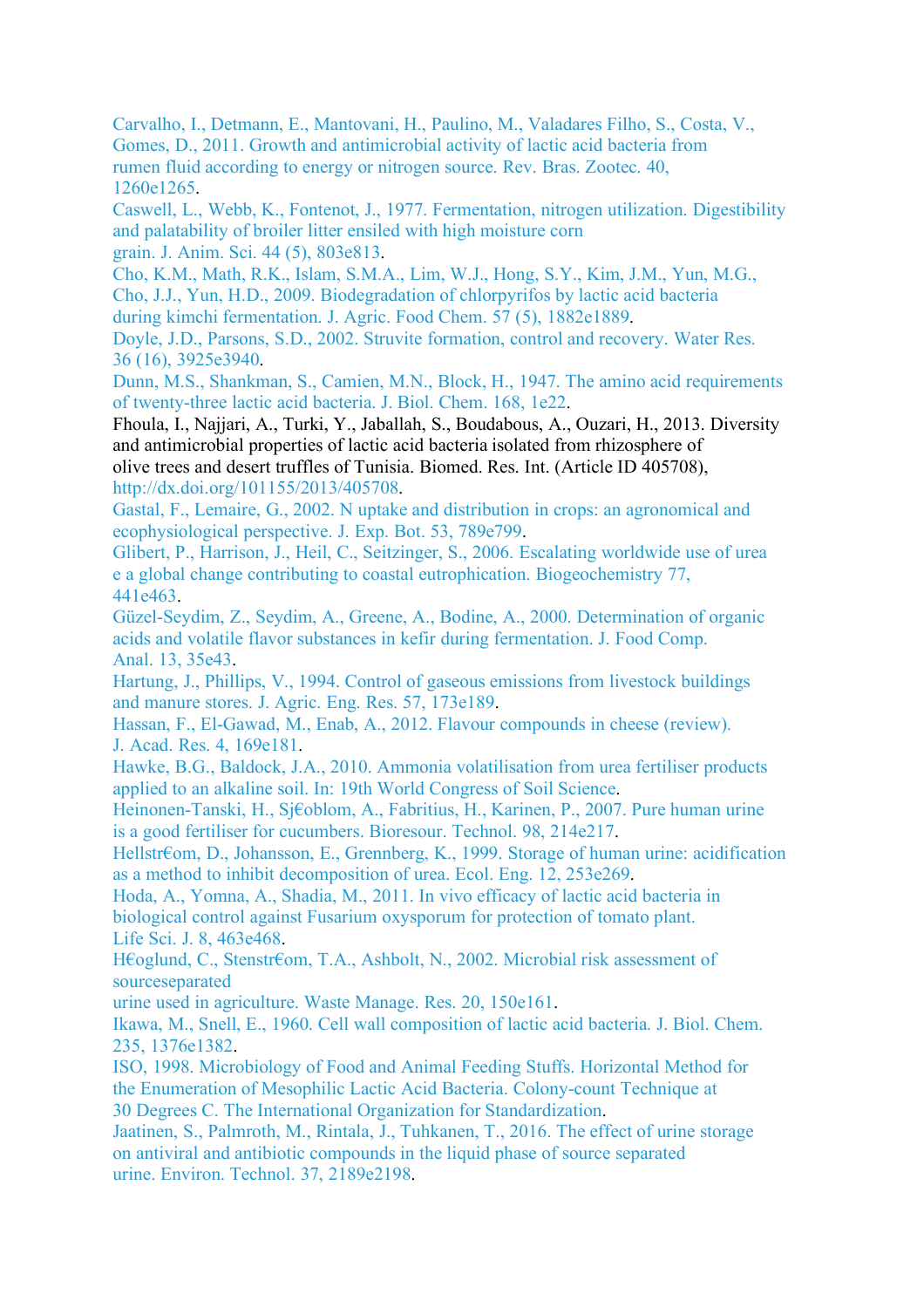Ji Jin, L., Sam, F.Y., 1999. Screening of carbohydrates in urine by capillary electrophoresis. Electrophoresis 20, 3450e345.

Kang, D., Oh, H., Ham, J., Kim, J., Yoon, C., Ahn, Y., Kim, H., 2005. Identification and characterization of hydrogen peroxide-generating Lactobacillus fermentum CS12-1. Asian Australas. J. Anim. Sci. 18, 90e95.

Kirchmann, H., Pettersson, S., 1994. Human urine-chemical composition and fertilizer use efficiency. Nutr. Cycl. Agroecosys. 40, 149e154.

Kunin, C.M., Hua, T.H., White, L.V.A., Villarejo, M., 1992. Growth of Escherichia coli in human urine: role of salt tolerance and accumulation of glycine betaine.

J. Infect. Dis. 166, 1311e1315.

Kuromiya, S., Saotome, O., Yamaguchi, I., Habu, K., 2010. Method for Producing Lactic Acid Ester. U.S.P. Office, Cynwyd, Pensilvania, USA.

Lee, E., Lee, H., Kim, Y., Sohn, K., Lee, K., 2011. Hydrogen peroxide interference in chemical oxygen demand during ozone based advanced oxidation of anaerobically digested livestock wastewater. Int. J. Environ. Sci. Technol. 8, 381e388.

Li, L., Zhang, S., Li, G., Zhao, H., 2012. Determination of chemical oxygen demand of nitrogenous organic compounds in wastewater using synergetic photoelectrocatalytic oxidation effect at TiO2 nano-structured electrode. Analyt.

Chim. Acta 754, 47e53.

Liu, B., Giannis, A., Chen, A., Zhang, J., Chang, V., Wang, J., 2017. Determination of urine-derived odorous compounds in a source separation sanitation system. J. Environ. Sci. 52, 240e249.

MacLeod, R., Snell, E., 1947. Some mineral requirements of the lactic acid bacteria. J. Biol. Chem. 170, 351e365.

Maurer, M., Pronk, W., Larsen, T., 2006. Treatment processes for source-separated urine. Water Res. 40, 3151e3166.

Mee, J., Brooks, C., Stanley, R., 1979. Amino acid and fatty acid composition of cane molasses. J. Sci. Food. Agric. 30, 429e432.

MHRF, 2005. Methods of Microbiological Control of Soils (In Russian). State System for sanitary-epidemiological norms of Russian Federation. Federal Centre of State Epidemiological Supervision, Ministry of Health of Russian Federation, Moskow.

Misselbrook, T., Clarkson, C., Pain, B., 1993. Relationship between concentration and intensity of odours for pig slurry and broiler houses. J. Agric. Eng. Res. 55, 163e169.

Mitelut, A.C., Popa, M.E., 2011. Seed germination bioassay for toxicity evaluation of different composting biodegradable materials. Roman Biotechnol. Lett. 16, 121e129.

Murphy, P.T., Moore, K.J., Richard, T.L., Bern, C.J., Brumm, T.J., 2007. Use of swine manure to improve solid-state fermentation in an integrated storage and conversion system for corn stover. Trans. ASABE 50, 1901e1906.

Murthy, K.N., Malini, M., Savitha, J., Srinivas, C., 2012. Lactic acid bacteria (LAB) as plant growth promoting bacteria (PGPB) for the control of wilt of tomato caused

by Ralstonia solanacearum. Pest. Manag. Hortic. Ecosyst. 18, 60e65.

Niamsiru, N., Batt, C., 2000. Dairy products. In: Encyclopaedia of Microbiology, (Ed.) M. Schaecher. San Diego University, San Diego.

Nordin, A., 2010. Ammonia sanitisation of human excreta. In: Energy and Technology, Vol. PhD. Swedish University of Agricultural Sciences, Uppsala.

Niksic, M., Niebuhr, S., Dickson, J., Mendonca, A., Koziczkowski, J., Ellingson, J., 2005. Survival of Listeria monocytogenes and Escherichia coli O157:H7 during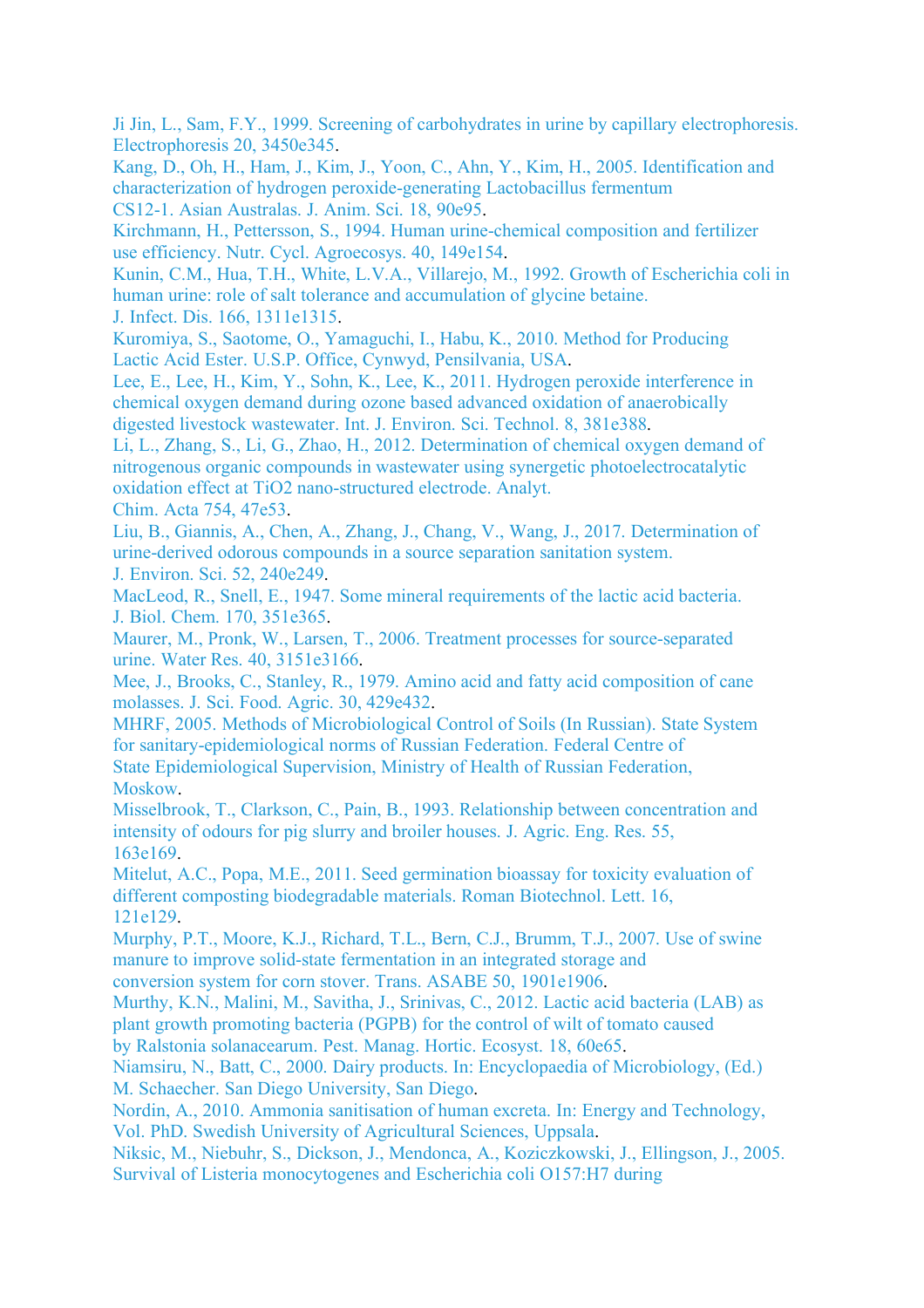sauerkraut ermentation. J. Food Prot. 68 (7), 1367e1374.

Pradhan, S.K., Holopainen, J.K., Heinonen-Tanski, H., 2009. Stored human urine supplemented with wood ash as fertilizer in tomato (Solanum lycopersicum) cultivation and its impacts on fruit yield and quality. J. Agric. Food Chem. 57, 7612e7617.

Pradhan, S.K., Nerg, A.-M., Sj€oblom, A., Holopainen, J.K., Heinonen-Tanski, H., 2007. Use of human urine fertilizer in cultivation of cabbage (Brassica oleracea) impacts on chemical, microbial, and flavor quality. J. Agric. Food Chem. 55, 8657e8663.

Saeed, H., Salam, I., 2013. Current limitations and challenges with lactic acid bacteria: a review. Food Nutr. Sci. 4, 73e87.

Saranraj, P., 2014. Lactic acid bacteria and its antimicrobial properties a review. Int. J. Pharm. Biol. Arch. 4. Available Online at: www.ijpba.info.

Savijoki, K., Ingmer, H., Varmanen, P., 2006. Proteolytic systems of lactic acid bacteria. Appl. Microbiol. Biotechnol. 71, 394e406.

Schmidt, H., Pandit, B., Martinsen, V., Cornelissen, G., Conte, P., Kammann, C., 2015. Fourfold increase in pumpkin yield in response to low-dosage root zone

application of urine-enhanced biochar to a fertile tropical soil. Agriculture 5, 723e741.

Schneider, J., Kaltwasser, H., 1984. Urease from Arthrobacter oxydans, a nickelcontaining enzyme. Arch. Microbiol. 139, 355e360.

Sherlock, R., Goh, K., 1984. Dynamics of ammonia volatilization from simulated urine patches and aqueous urea applied to pasture I. field experiments. Fertil. Res. 5, 181e195.

Spokas, K., Novak, J., Venterea, R., 2012. Biochar's role as an alternative N-fertilizer: ammonia capture. Plant Soil 350, 35e42.

Standardinform, 2014. Water Quality - Determination of Permanganate Index, Vol. ISO 8467:1993, Standardinform. Moskow.

Stein, W., Carey, G., 1953. A chromatographic investigation of the amino acid constituents of normal urine. J. Biol. Chem. 201, 45e58.

Strong, K., Osicka, T., Comper, W., 2005. Urinary-peptide excretion by patients with and volunteers without diabetes. J. Lab. Clin. Med. 145 (5), 239e246.

Szopi nska, D., 2013. The effects of organic acids treatment on germination, vigour and health of Zinnia (Zinnia elegans Jacq.) seeds. Acta Sci. Pol. Hortorum Cultus 12 (5), 17e29.

Tiqua, S., Tam, N., Hodgkiss, I., 1996. Effects of composting on phytotoxicity of spent pig-manure sawdust and litter. Environ. Pollut. 93, 249e256.

Troccaz, M., Niclass, Y., Anziani, P., Starkenmann, C., 2013. The influence of thermal reaction and microbial transformation on the odour of human urine. Flavour Fragr. J. 28, 200e211.

Udert, K., W€achter, M., 2012. Complete nutrient recovery from source-separated urine by nitrification and distillation. Water Res. 46, 453e464.

Udert, K.M., Larsen, T.A., Gujer, W., 2006. Fate of major compounds in sourceseparated urine. Water Sci. Technol. 54, 413e420.

Valipour, M., 2016. How do different factors impact agricultural water management? Open Agric. 1, 89e111.

Wagenstaller, M., Buettner, A., 2013. Quantitative determination of common urinary odorants and their glucuronide conjugates in human urine. Metabolites 3, 637e657.

Wang, Q., Yamabe, K., Narita, J., Morishita, M., Ohsumi, Y., Kusano, K., Shirai, Y.,